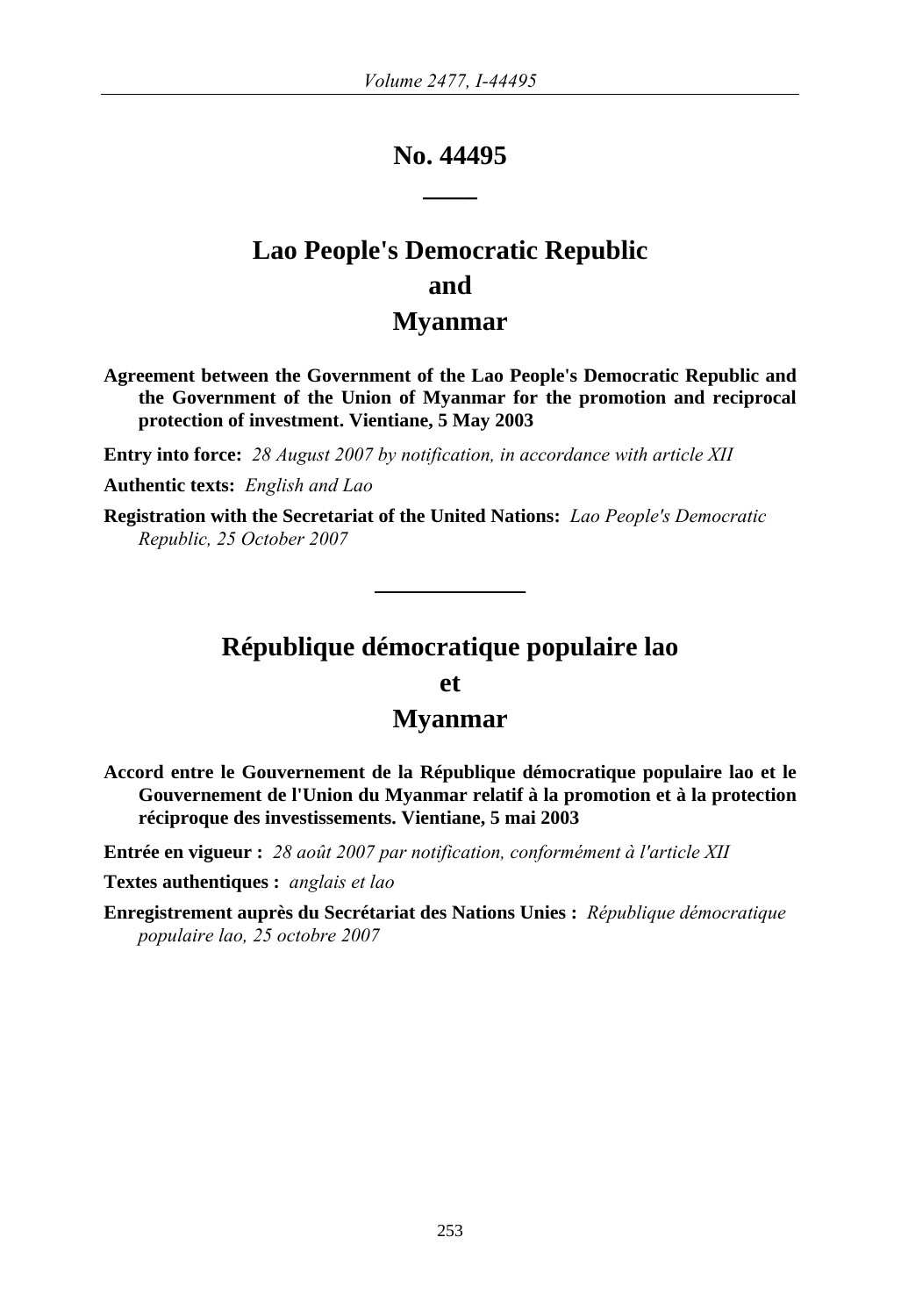[ ENGLISH TEXT – TEXTE ANGLAIS ]

## AGREEMENT

## BETWEEN THE GOVERNMENT OF THE LAO PEOPLE'S DEMOCRATIC REPUBLIC

## AND

### THE GOVERNMENT OF THE UNION OF MYANMAR

## FOR THE PROMOTION AND RECIPROCAL PROTECTION OF INVESTMENTS

The Government of the Lao People's Democratic Republic and the Government of the Union of Myanmar hereinafter referred to as the Contracting Parties;

DESIRING to intensify economic cooperation between both States;

INTENDING to create favourable conditions for investments by nationals and companies of one Contracting Party in the territory of the other Contracting Party, and to increase prosperity in their respective territories;

RECOGNIZING the encouragement and protection of such investments will benefit the economic prosperity of both States;

#### HA YE AGREED AS FOLLOWS;

#### ARTICLE I DEFINITIONS OF TERMS

For the purpose of this Agreement

- 1. The term " investment " shall mean any kind of asset accepted in accordance with the laws and regulations of either Contracting Party, and more particularly, though not exclusively:
	- a) movable and immovable property and any other property rights such as mortgages. liens or pledges;
	- b) shares of stocks and debentures of companies or interest in the property of such companies;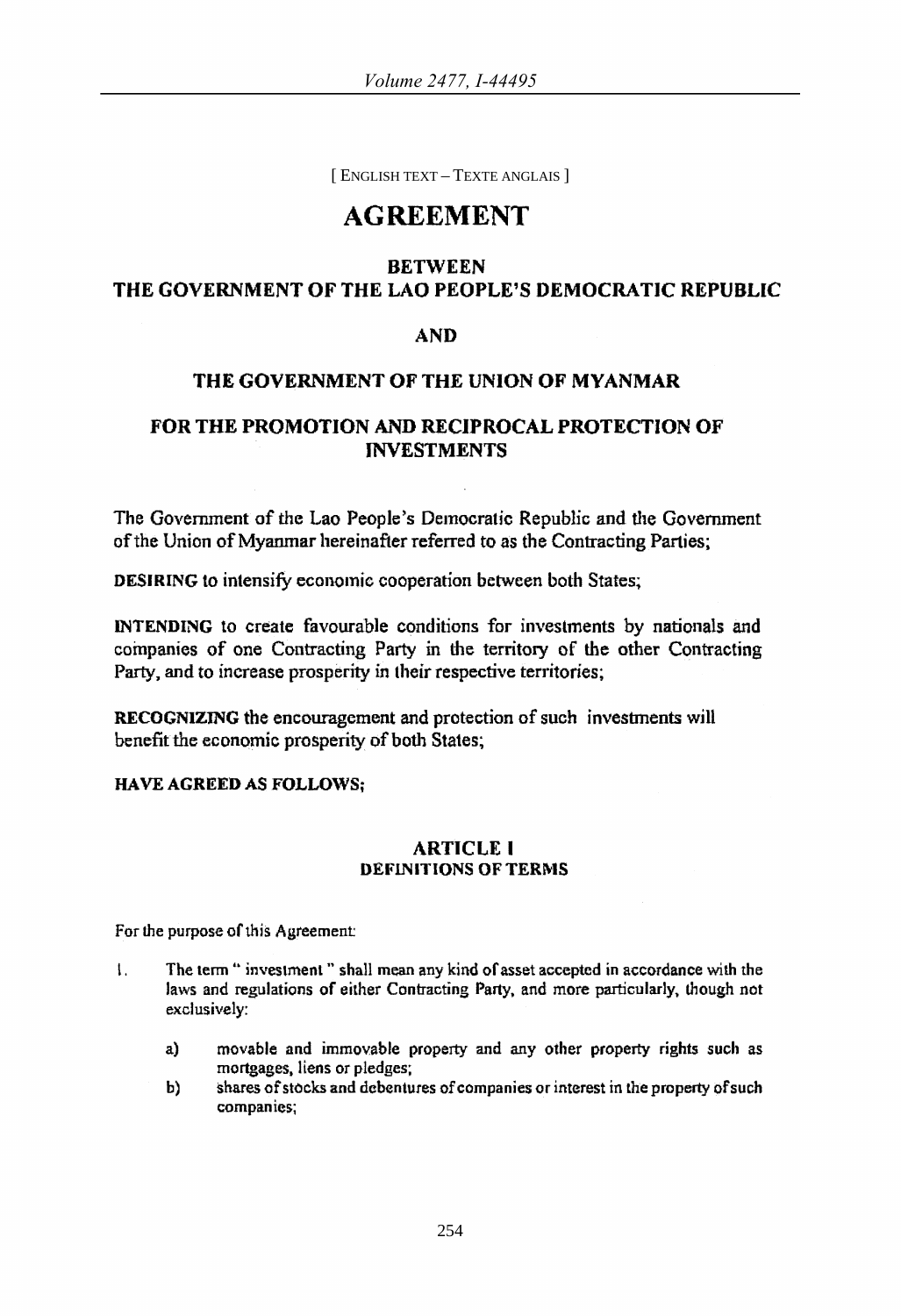- c) claims to money utilized for the purpose of creating an economic value. or to any performance having, an economic value:
- d) copyrights. industrial property rights, technical processes. know-how, trademarks and trade names:
- e) business concessions conferred by law or under contract related to investment, including concessions 10 search for. extract or exploit natural resources.

Any admitted alteration of the form in which assets are invested shall not affect their classification as an investment

- 2. The term "investors" shall mean:
	- a) (i) nationals who. with respect to the Lao People's Democratic Republic are: physical persons deriving their status as nationals of the Lao People's Democratic Republic from the law in force in the Lao People's Democratic Republic; (ii) nationals who, with respect to the Union of Myanmar, are citizens of the

Union ofMyanmar, within the meaning of its laws;

- b) with respect to both countries, legal entities, including companies, association of companies, lrading corporate entities and other organizations that are incorporated or constituted or, in any event, are properly organized and actually doing business under the laws of the respective Party and have their headquarters in the territory of Ihe respective Party where effective management is carried out Provided Ihat any particular company may be excluded by mutual agreement between the Contracting Parties on the grounds of the need to maintain public order, to protect essential security interest or to fulfill commitments relating to peace and security
- 3. The term "territory" shall mean:
	- a) with respect to the Lao People's Democratic Republic, all the territory over which the Lao People's Democratic Republic has sovereignty or jurisdiction in accordance with international law.
	- b) with respect to the Unjon of Myanmar, the land, sea and air space which constitute its territory. as has been recognized and existing under the laws of the Union ofMyanmar.
- 4. The term "returns" means the amount yielded by an investment for a definite period of lime as profits, interest, capital gains, dividends, royalties, fees and other legitimate returns.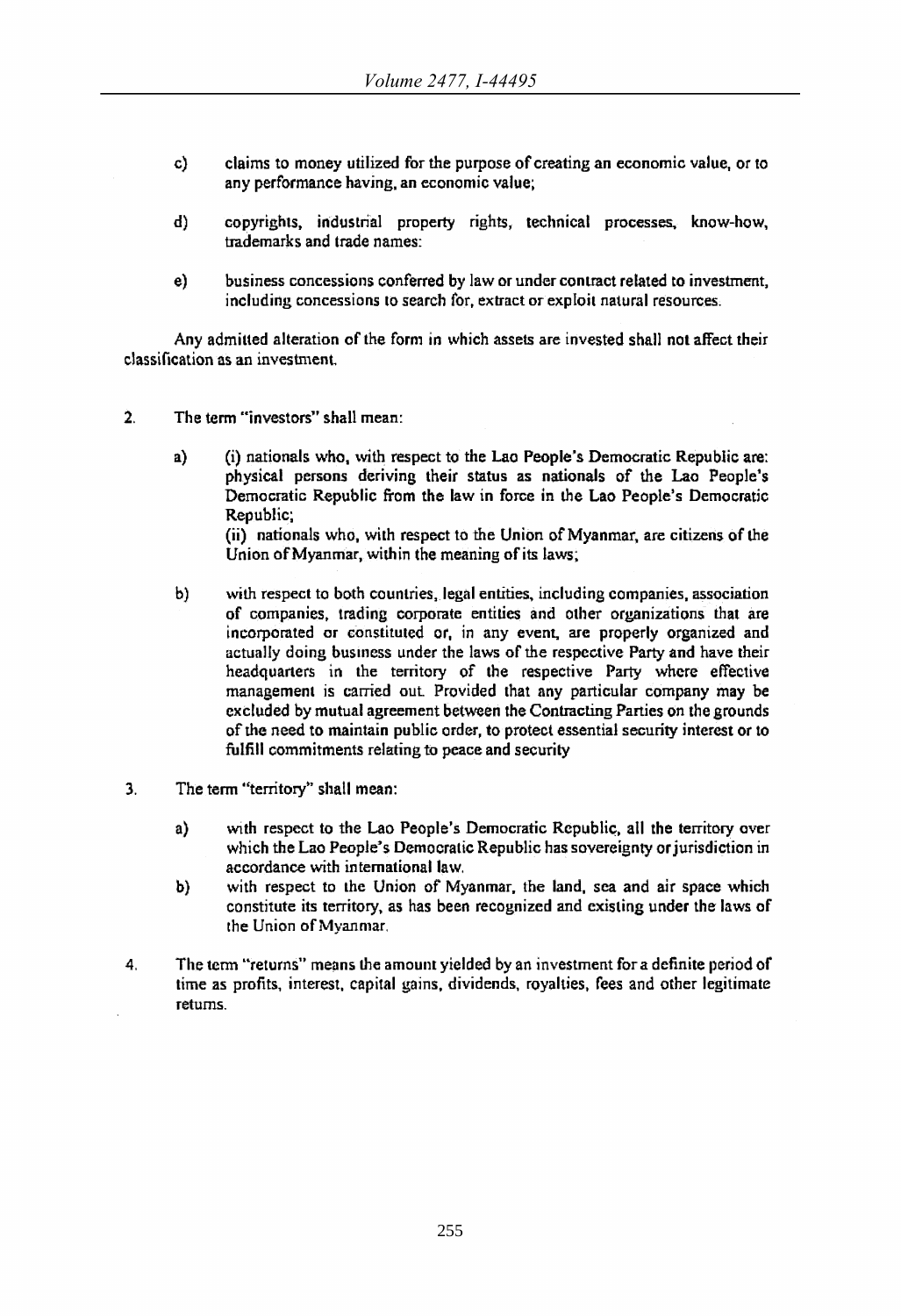#### ARTICLE 11 PROMOTION, ADMISSION, AND PROTECTION OF INVESTMENTS

- 1. Each Contracting Party shall in its territory promote as far as possible investments by investors of one Contracting Party and shall admit such investments in accordance with its Constitution, laws and regulations. Such investments shall be accorded equitable and reasonable treatment
- 2. Investments by investors of one Contracting Party shall at all times enjoy full protection and security in the territory of the other Contracting Party. The said Contracting Pany shall in no way impair by unreasonable or discriminatory measures the management, maintenance, use, enjoyment or disposal of investments by investors of the other Contracting Party.

#### ARTICLE **III**  TREATMENT OF INVESTMENTS

- L Each Contracting Party shall in its territory accord investments of investors of the other Contracting Party treatment not less favourable than that which accords to investments or return of investments of investors of any third State.
- 2, Each Contracting Party shall in its territory accord the investors of lhe other Contracting Party, as regards management, maintenance, use, enjoyment or disposal of their investments, treatment not less favourable Ihan that which accords to investors of any third State.
- 3. This provisions of this Agreement relative 10 Ibe grant of treatment not less favourable than that which accords (0 investors of any third States shall not be construed as to oblige one Contracting Party to extend 10 the investors of the other, benefit of any treatment, preference Of privilege resulting from:
	- a) any existing or future customs union, common market, free trade area, or regional economic organization or measures leading to the formation of a customs union or free trade area of which either Contracting Party is or may become a member, or
	- b) any international agreement or arrangement relating wholly or mainly to taxation.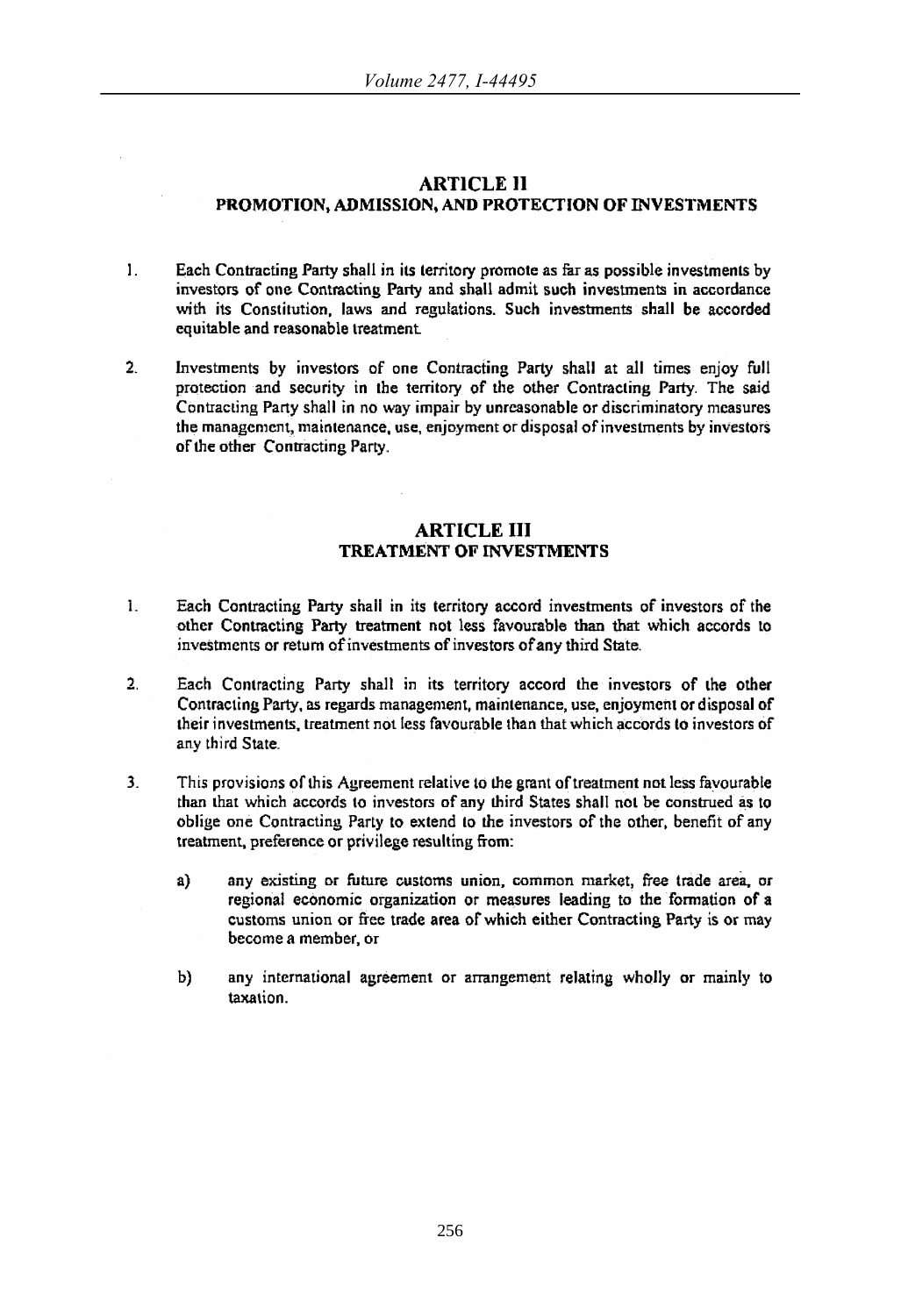## ARTICLE IV EXPROPRIATION

- 1. Each Contracting Party shall not take measures of expropriation, nationalization or dispossession, either direct or any measure equivalent thereto against investments belonging to investors of the other Contracting Party, unless the measures are taken in the public interest, public use [or in the interest of the national defense] on a nondiscriminatory basis and under due process of law and upon payment of just compensation.
- 2. Such compensation shall amount to the market value of the expropriated investment immediately before the impending exproprialion becomes public knowledge. The compensation shall be made without undue delay, and shall be effectively realizable and freely transferable.

#### ARTICLE V **COMPENSATION**

If a Contracting Party makes restitution, indemnification, compensation or other settlement for losses suffered owing to war. revolution, state of national emergency, revolt, insurrection, riot, or other armed conflicts in the territory of such Contracting Party, it shall accord to the invetors of the other Contracting Party whose investments in the territory of the former have suffered such losses. treatment no less favorable than that which the Contracting Party shall accord to the investors of any third State. Resulting payments shall be freely transferable.

#### ARTICLE VI **TRANSFERS**

Each Contracting Party shall within the scope of its laws and regulations, ensure the free transfer of investments, the returns thereof as well as the total or partial liquidation of investments of investors of the other Contracting Party subject however, to the right of the former Contracting Party to impose equitably and in good faith such measures as may be necessary to safeguard the integrity and independence of its currency, its external financial position and baiance of payments.

Transfers as stipulated in Articles IV and V shall be made without undue delay. in accordance with their respective laws and regulations. Such transfers shall be made in freely convertible currency at the financial rate of exchange prevailing in the market at the time of remittance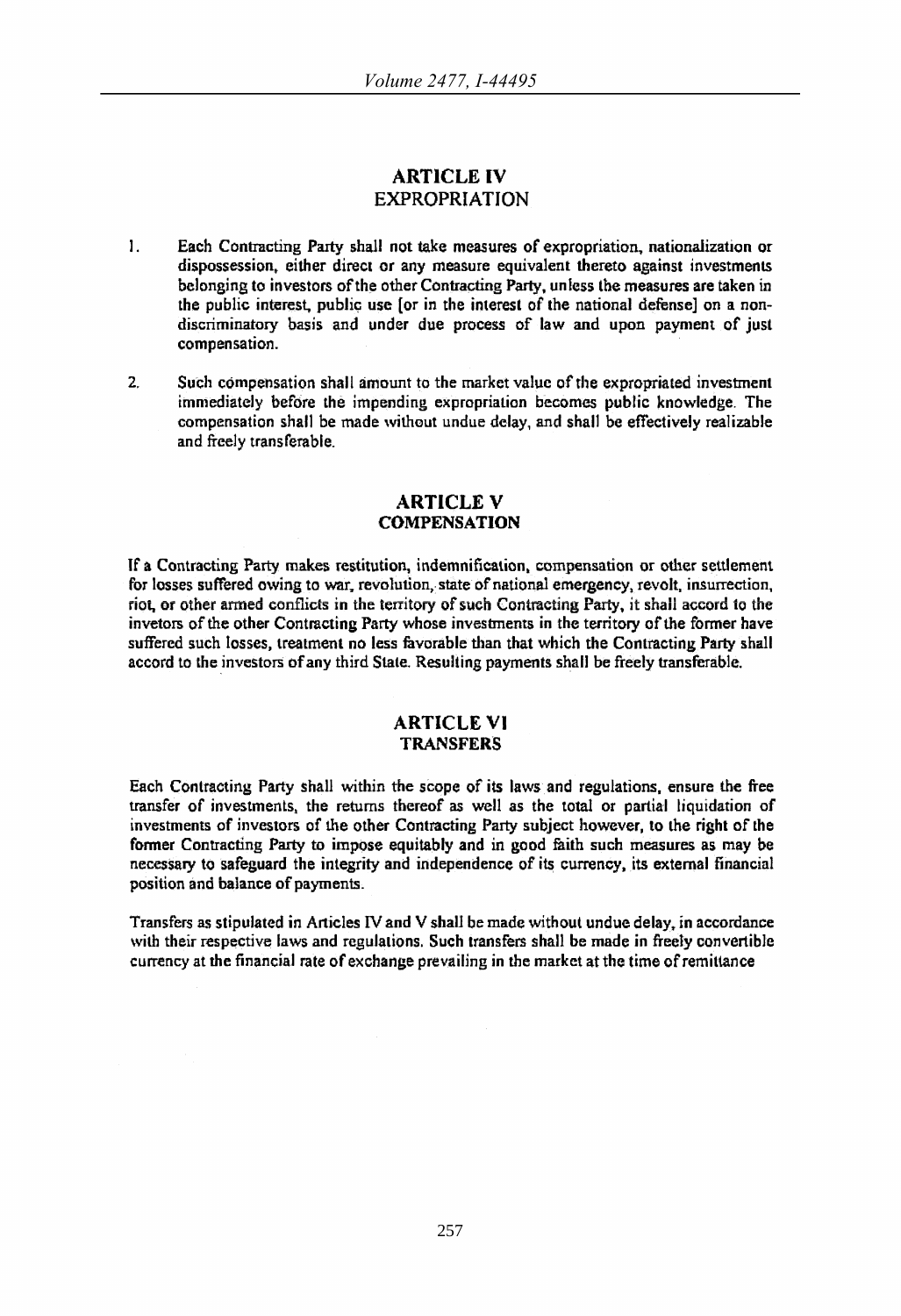#### ARTICLE VU **SUBROGATION**

In case one Contracting Party has granted any issuance or guarantee agreement against noncommercial risks in respect of an investment made by its own investors in the territory ofthe other Party and has made paymenls to such investors under the guarantee, the other Party shall recognize the transfer of the economic rights of the investors to the said Contracting party. The subrogation will make it possible for one Contracting Party to receive payments for compensation that the investor would have been entitled to. This does not necessarily imply, however. a recognition on the part of the other Contracting Party of the merits of any case or the amount of any claim arising therefrom,

In respect of property rights or any olher rights derived from ownership of the investment, subrogation will take place after the legal requirements of the host Contracting Party of the investment have been met

#### **ARTICLE VIII CONSULTATION**

The Contracting Parties agree to consult each other at the request of either Party on any matters relating to investment between the two countries, or otherwise affecting implementation of this Agreement

#### ARTICLE IX

#### SETTLEMENT OF DISPUTES BETWEEN A CONTRACTING PARTY AND A NATIONAL OF ANOTHER CONTRACTING PARTY

- 1. All kind of disputes or differences, including disputes over the amount of compensation for expropriation or similar measures. between.a Contracting Party and a national or company of the other Contracting Party concerning an invesunent or return of investment of that national or company in the territory of the other shall be settled amicably through negotiations.
- 2. It such disputes or differences cannot be settled according to the provisions of paragraph  $(1)$  of this Article within six months from the date of request for settlement. the national or company concerned may submit the dispute to:
	- (a) the competent court of the Contracting Party for decision; or
	- (b) the International Center for the Settlement of Investment Disputes for settlement by conciliation or arbitration under the Convention on the Settlement of Investment Disputes between States and Nationals of other States, opened for signature at Washington, D.C., on 18 March 1965, in case both Contracting Parties have become the Parties to the Convention; or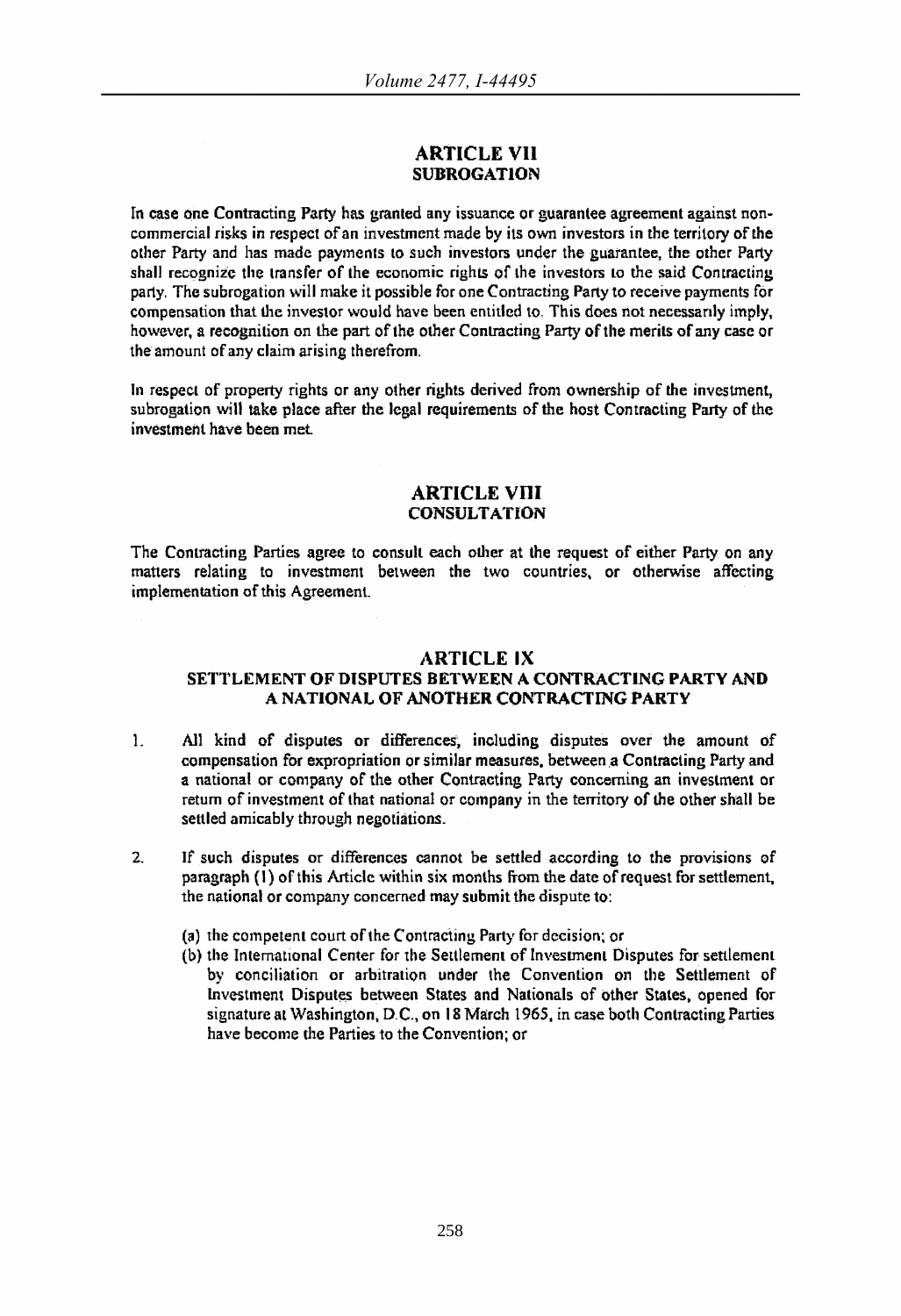- (c) An ad hoc arbitral tribunal in accordance with the Arbitration Rules ofthe United Nations Commission on International Trade Law (UNCITRAL)
- 3. Neither Contracting Party shall pursue through diplomatic channels any matter referred to arbitration until the proceedings have terminated and a Contracting Patty has failed to abide by or to comply with the award rendered by the competent body referred to in paragraph 2 (c) of this Article.

#### **ARTICLE X**

## SETTLEMENT OF DISPUTES BETWEEN CONTRACTING PARTIES

- I. Disputes between the Contracting Parties concerning the interpretation or application of this. Agreement shall be settled as far as possible, through friendly consultation by both parties through diplomatic channels.
- 2. If such disputes cannot be settled within six months from the date on which either Contracting Party informs in writing the other Contracting Party, the matter should be submitted for settlement to an ad hoc international arbitral tribunal.
- 3. The ad hoc international arbitral tribunal mentioned above shall be established as follows: The arbitral tribunal is composed of three arbitrators. Each Contracting Party shall appoint one arbitrator; the two arbitrators shall propose by mutual agreement the third arbitrator who is a national of the third Slate which has diplomatic relations with both Contracting Parties, and the third arbitrator shall be appointed as Chairman of the tribunal by both Contracting Parties.
- 4. If the appointments of the members of the Arbitral Tribunal are not made within a period of six months from the dale of request for arbitration, either Contracting Party may in the absence of any court arrangement, invite the President of the International Court of Justice to make the necessary appointments within three months. Should the President be a national of one Contracting Party or should he not be able to perform this designation because of other reasons, this task shall be entrusted to the Vice-President of the Court, or to the next senior Judge of the Court who is not a national of either Contracting Party.
- 5. The Arbitral Tribunal shall determine its own procedure. The. Arbitral Tribunal shall decide its award by majority of votes. Such award is final and binding upon the Contracting Parties.
- 6. Each Contracting Party shall bear the cost of its own member of the panel and of its representative in the tribunal proceedings. The costs of the Chairman and remaining costs shall be borne in equal parts by the Contracting Parties.